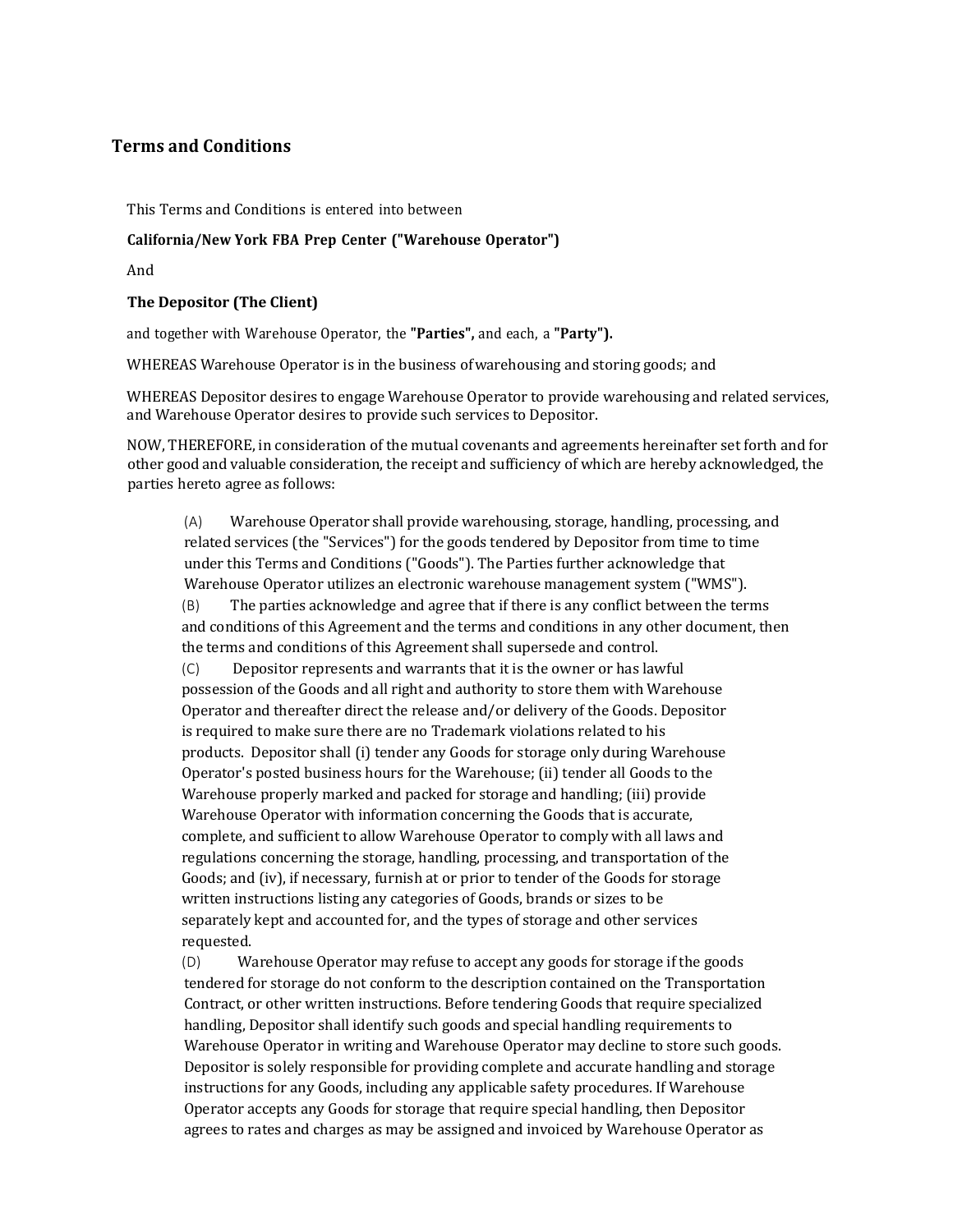well as all terms and conditions of this Agreement. Depositor shall not tender hazardous materials or dangerous Goods.

 $(E)$  Warehouse Operator is not responsible for any case of lost or damaged packages that may occur on the carrier side. Warehouse operator is responsible for Depositor goods once they have been "received" and until they have been "shipped". Inbound packages are constituted as "received" if the bill of lading or other contract of carriage is signed by Warehouse Operator representative. Outbound packages are constituted as "shipped" if they have the "shipped" status in an electronic warehouse management system ("WMS"). (F) For all Goods shipped to the Warehouse, Depositor shall ensure that the bill of lading or other contract of carriage as well as all declarations to government regulatory agencies (i) identify Depositor as the named consignee, in care of Warehouse Operator, and (ii) do not identify Warehouse Operator as the consignee. If any Goods are shipped to the Warehouse naming Warehouse Operator as named consignee on the Transportation Contract, Depositor shall promptly notify the carrier in writing that Warehouse Operator is (i) the "in care of party" only and (ii) does not have any beneficial title or interest in the Goods. Warehouse Operator may refuse to accept any Goods tendered for storage in violation of this provision and shall not be liable for any loss or damage to, or misconsignment of, such Goods. Whether Warehouse Operator accepts or refuses goods shipped in violation, Depositor agrees to indemnify and hold Warehouse Operator harmless from all claims for transportation, storage, handling, and other charges relating to such goods, including surcharges, undercharges, rail demurrage, truck/intermodal detention, and other charges of any nature whatsoever. Depositor further agrees to indemnify, defend, and hold Warehouse Operator harmless from any costs, liabilities, actions, penalties, or expenses of any kind associated with the improper declaration of Warehouse Operator as consignee.

(G) Depositor shall provide Warehouse Operator reasonable advance written notice and instructions (each, a "Release (Outbound) Order") if it desires to order any Goods released from the Warehouse. Subject to receipt of such Release Order and payment of all outstanding storage and other fees. Warehouse Operator shall release the requested Goods to Depositor or its designee. Goods may be delivered on instructions by telephone or oral communication, but Warehouse Operator shall not be responsible for loss or error occasioned thereby. Depositor shall give Warehouse Operator a reasonable time after Warehouse Operator's receipt of Depositor's written instructions to carry out Depositor's instructions to release the Goods to Depositor or its designee. Warehouse Operator may without liability rely on any information contained in any Release Order or other written communication from Depositor. Depositor shall be responsible for all shipping, handling, and other charges assessed by carriers and/or third parties in connection with the delivery and/or other shipment of the Goods. A Release Order providing instructions to transfer Goods on the books of Warehouse Operator to any other depositor of goods in the Warehouse will not be effective until such Release Order is delivered to and accepted by Warehouse Operator. The depositor of record shall be responsible for all charges up to the time the actual transfer of the applicable Goods is made.

(H) Warehouse Operator shall have a lien on the Goods and upon the proceeds from the sale thereof to secure Depositor's payment of all fees, charges and expenses incurred hereunder in connection with the storage, transportation, preservation, and handling of the Goods, as well as for like charges and expenses in relation to any other goods whenever deposited with Warehouse Operator by Depositor. Warehouse Operator may enforce this lien at any time, including by selling all or any part of the Goods in accordance with applicable law.

(I) Depositor shall pay the storage charges and service fees at the rates set forth in the written price quotation in effect at the time such charges accrue, or the Services are